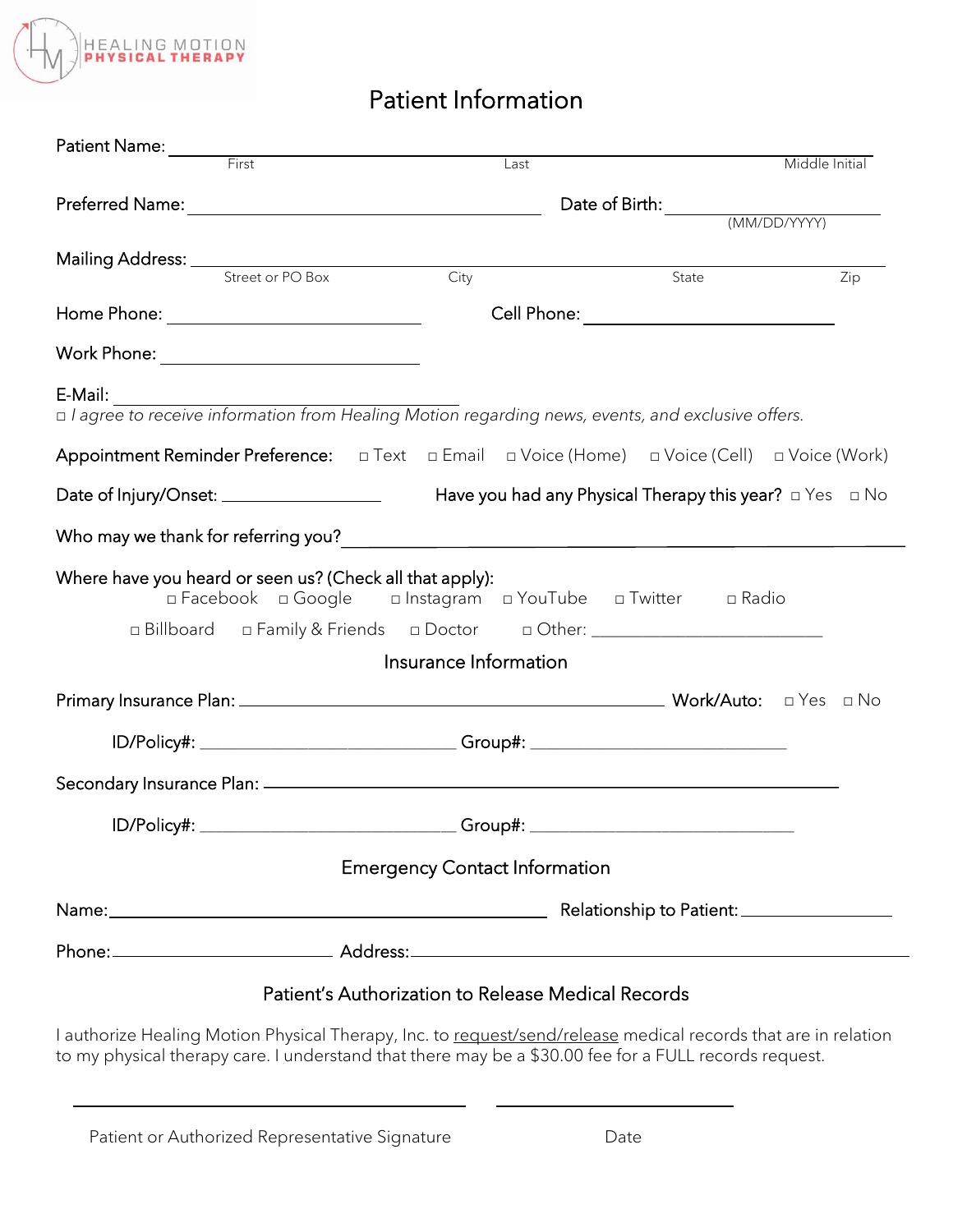

## Patient Acknowledgement & Consent

I understand and agree that Healing Motion Physical Therapy may use and disclose my health information in order to:

- Make decisions about and plan for my care and treatment;
- Refer to, consult with, coordinate among other health care providers for my care and treatment;
- Determine my eligibility for health insurance and submit bills, claims, and other related information to my insurance companies or others who may be responsible to pay for some or all of my health care;
- Perform various administrative and business functions that support efforts to provide me with, and be reimbursed for, cost effective health care.

I understand that my health information may include information both created and received by Healing Motion Physical Therapy, and may be in the form of written or electronic records or spoken words and may include information about my health history, health status, symptoms, examinations, test results, diagnoses, treatments, procedures, prescriptions, and similar types of health related information.

I also understand that I have the right to receive and review a written description of how Healing Motion Physical Therapy will handle health information about me. This written description is known as Notice of Privacy Practices and describes the uses and disclosures of health information made and the information practices followed by the staff of Healing Motion Physical Therapy, and my rights regarding my health information.

I understand that the Notice of Privacy Practices may be revised from time to time, and that I am entitled to receive a copy of the most recent version of the Privacy Practices in effect is available for review from the office receptionist.

I understand that I have the right to ask that some or all of my health information not be used or disclosed in the manner described in the Notice of Privacy Practices, and I also understand that Healing Motion Physical Therapy is not required by law to agree to such requests.

By signing below, I agree that I have received and understand the information above.

Patient or Authorized Representative Signature **Example 2018** Date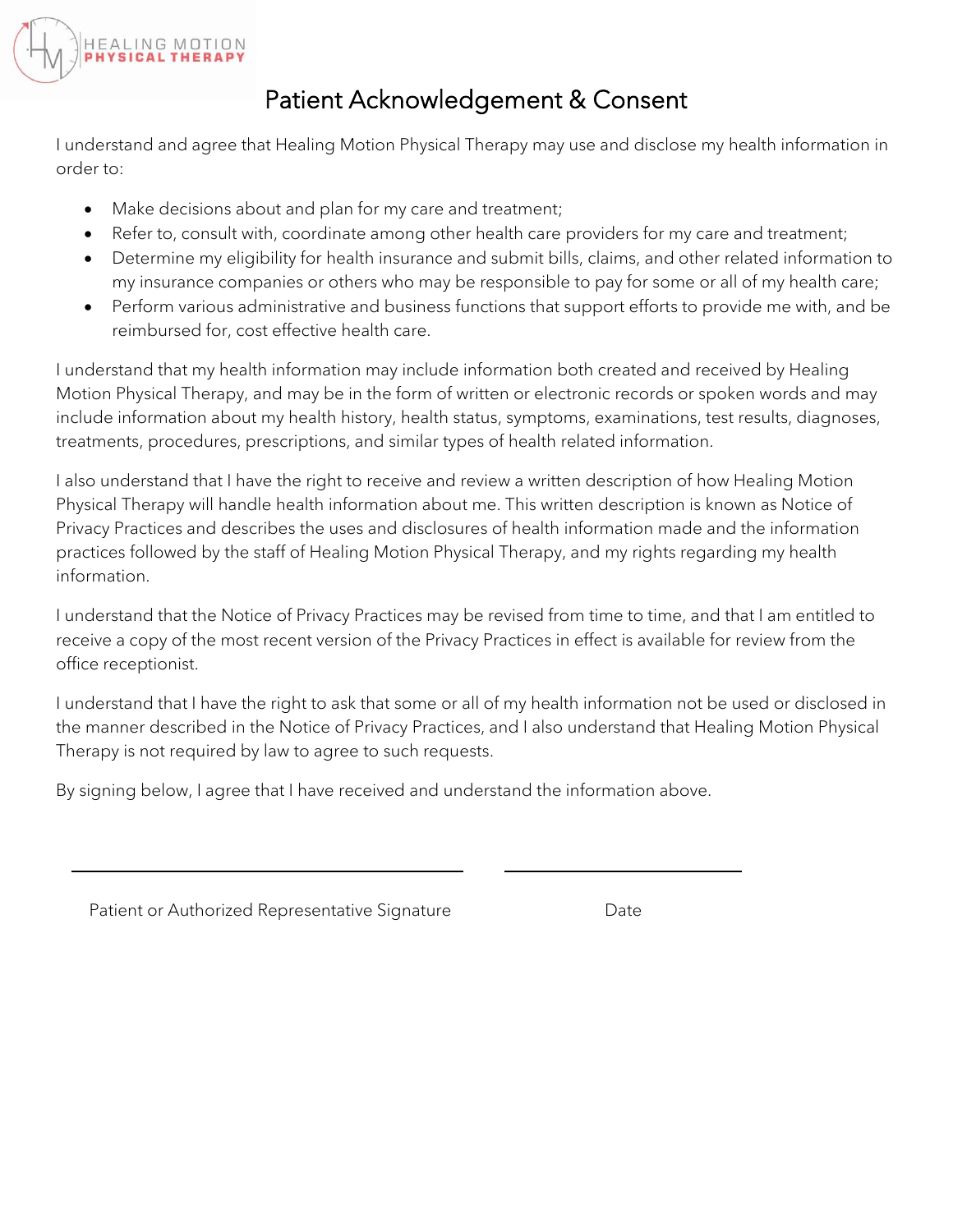

## Appointment Fees and Billing Procedures

## **Appointments**

Attendance at all scheduled appointments is extremely important. Our appointments are on a 45-minute basis. If you are late for your appointment, your therapist may feel it necessary to do only a portion of your treatment or reschedule for another day. If a scheduling conflict occurs, please call us at 541-929-2255 (Philomath) or 541-250-4525 (Corvallis) as soon as possible. We may be able to use your time for another patient and reschedule you for a more convenient time.

## Appointment Fee Policies

I understand that the responsibility for attending appointments that are scheduled is mine. If desired, a reminder card will be given when the appointment is scheduled. Additionally, an appointment reminder will be sent to you prior to each appointment. If a no show, late cancellation, or late arrival occurs, you will be billed at the following rate. Please initial next to each fee.

NO SHOW: If you do not arrive to a scheduled appointment you will be billed \$90.

LATE CANCELLATION: We ask for at least 24-hours' notice for cancellations. If you call to cancel with less than 24-hours' notice, you will be billed \$90.

LATE ARRIVAL: If you arrive more than 15-minutes late to your scheduled appointment, you will be billed \$30.

## Co-Payments

Please be aware of your insurance benefits and be prepared to pay any co-payments you may have at each appointment.

## Assignment of Insurance Benefits

By signing below, you assign and authorize payments to be made directly to Healing Motion Physical Therapy, Inc. the insurance benefits which would otherwise be payable to you for physical therapy expenses. A photocopy of this assignment and authorization is considered as valid and effective as the original.

## Notice Regarding Insurance Benefits

You understand that you are responsible for charges incurred with Healing Motion Physical Therapy which are not covered through your insurance. As a service to you, we will complete and submit your insurance claim. All fees and expenses incurred by you in this clinic, not compensated by your insurance company are solely your responsibility. Regardless of any insurance claims, full payment is due in less than 60 days.

Patient or Authorized Representative Signature **Example 2018** Date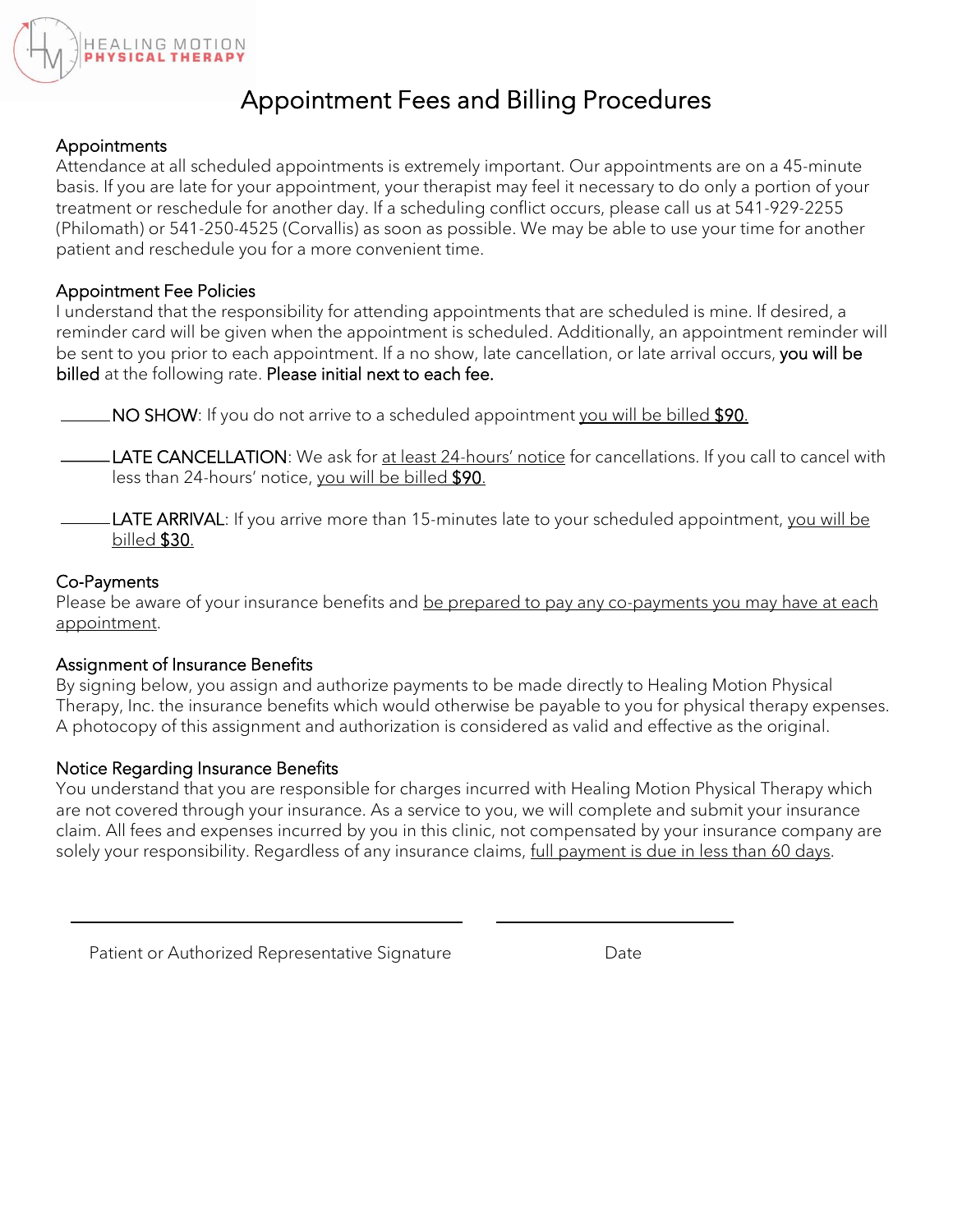

## Healing Motion Intake & Medical History Form

Name: \_

## *Please shade in the location of your symptoms* Social History



| Marital Status                              |
|---------------------------------------------|
| Occupation                                  |
| Do you smoke? □ Yes □ No                    |
| Did you used to smoke? $\Box$ Yes $\Box$ No |
| Do you chew tobacco? $\Box$ Yes $\Box$ No   |
| Do you drink alcohol? $\Box$ Yes $\Box$ No  |
| Frequency: __________                       |
| Do you exercise? □ Yes □ No                 |
| Frequency: _________________                |
|                                             |

## Primary Care Physician \_\_\_\_\_\_\_\_\_\_\_\_\_\_\_\_\_\_\_\_\_\_\_\_\_

## Surgical History

*Please list any recent and relevant surgeries (type and date)*

\_\_\_\_\_\_\_\_\_\_\_\_\_\_\_\_\_\_\_\_\_\_\_\_\_\_\_\_\_\_\_\_\_\_\_\_\_\_\_\_ \_\_\_\_\_\_\_\_\_\_\_\_\_\_\_\_\_\_\_\_\_\_\_\_\_\_\_\_\_\_\_\_\_\_\_\_\_\_\_\_

#### Medication List

*Please attach your current medication/supplement list. Include medication/supplement name, dosage, frequency, and how it is administered (i.e. oral, injection, topical, etc.). If you did not bring your list, complete the following:*

| Name | Dosage | Frequency Method of Administration |
|------|--------|------------------------------------|
|      |        |                                    |
|      |        |                                    |
|      |        |                                    |
|      |        |                                    |
|      |        |                                    |
|      |        |                                    |

## Medical History

During the past month, have you often been bothered by feeling down, depressed, or hopeless? □ Yes □ No

During the past month, have you often been bothered by little interest or pleasure in doing things?  $\neg$  Yes  $\Box$  No